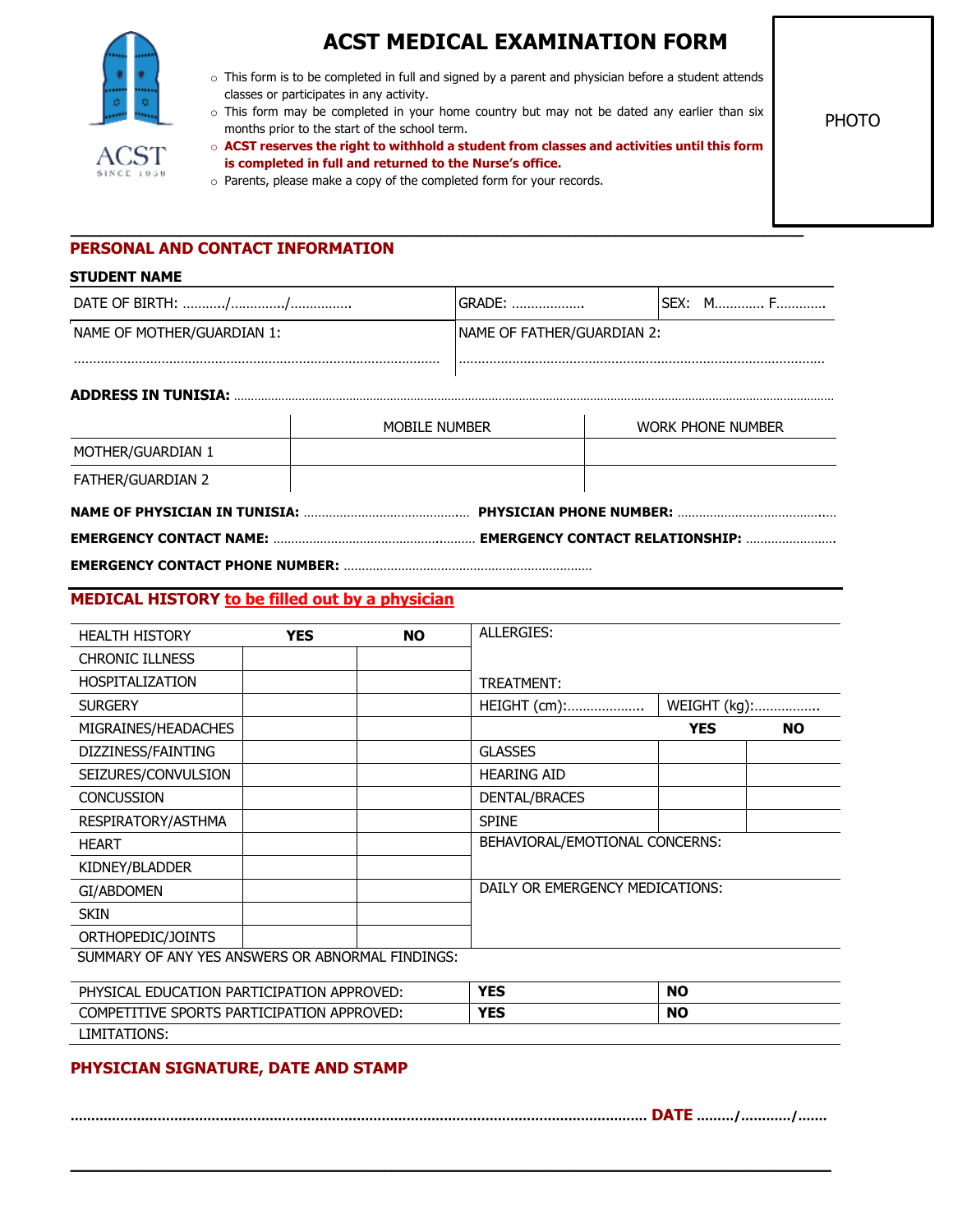## **VACCINATIONS** (photocopy of immunization card preferred) / تامیعطتلا

|                       | THE IMMUNIZATION LISTED BELOW ARE MANDATORY FOR ADMISSION TO ACST<br><b>REMARKS</b> |  |  |  |  |  |  |
|-----------------------|-------------------------------------------------------------------------------------|--|--|--|--|--|--|
| $DPT^*$               |                                                                                     |  |  |  |  |  |  |
| <b>TETANUS</b>        |                                                                                     |  |  |  |  |  |  |
| <b>POLIO</b>          |                                                                                     |  |  |  |  |  |  |
| MEASLES*              |                                                                                     |  |  |  |  |  |  |
| RUBELLA*              |                                                                                     |  |  |  |  |  |  |
| <b>HEPATITIS B</b>    |                                                                                     |  |  |  |  |  |  |
| COVID-19: 12years up  |                                                                                     |  |  |  |  |  |  |
| Optional:             |                                                                                     |  |  |  |  |  |  |
| <b>CHICKEN POX</b>    |                                                                                     |  |  |  |  |  |  |
| BCG*                  |                                                                                     |  |  |  |  |  |  |
| COVID-19 $<$ 12 years |                                                                                     |  |  |  |  |  |  |

**\_\_\_\_\_\_\_\_\_\_\_\_\_\_\_\_\_\_\_\_\_\_\_\_\_\_\_\_\_\_\_\_\_\_\_\_\_\_\_\_\_\_\_\_\_\_\_\_\_\_\_\_\_\_\_\_\_\_\_\_\_\_\_\_**

\*DPT: DIPHTHERIA, PERTUSSIS, and TETANUS also known as DTaP or TDaP / BCG\*: Vaccine against Tuberculosis

\*MEASLES, MUMPS and RUBELLA may be given as the combined vaccine MMR

#### **IF YOUR CHILD'S IMMUNIZATION HAVE BEEN LOST, WE REQUIRE THE FOLLOWING BOOSTER VACCINES BE ADMINISTERED: DTaP OR TDaP, POLIO, MMR AND HEPATITIS B. A PHYSICIAN'S LETTER WILL BE REQUIRED VERIFYING THE ADMINISTRATION OF THE VACCINES.**

#### **STUDENT ALLERGY INFORMATION**

Does your child have an allergy? ……..**YES** ……..**NO**

Symptoms to allergy includes:

………………. HIVES, ITCHY RASH

………………. SWELLING AROUND EYES, FACE OR EXTREMITIES

………………. ITCHING OR TIGHTNESS IN THE THROAT

………………. HOARSENESS

………………. NAUSEA, ABDOMINAL CRAMPS, VOMITING OR DIARRHEA

………………. SHORTNESS OF BREATH

………………. WHEEZING

………………. FAINTING, WEAK PULSE, "PASSING OUT"

Does your child have medication for allergies? ……..**YES** ……..**NO**

| <b>MEDICATION</b> | <b>DOSE</b> | <b>ANY FURTHER INFO</b> | Y/N PROVIDING MEDICATION |
|-------------------|-------------|-------------------------|--------------------------|
|                   |             |                         |                          |
|                   |             |                         |                          |
|                   |             |                         |                          |

**STUDENTS ARE NOT ALLOWED TO CARRY MEDICATIONS, PRESCRIPTION OR OVER THE COUNTER, IN THEIR PERSONAL BELONGINGS WHILE AT SCHOOL. IF YOUR CHILD NEEDS TO TAKE MEDICATIONS, OTHER THAN THOSE LISTED BELOW DURING THE SCHOOL DAY, PLEASE COMPLETE AND RETURN TO THE SCHOOL NURSE, THE MEDICATION AUTHORIZATION FORM FOUND ON THE ACST SCHOOL NURSE WEBSITE. \_\_\_\_\_\_\_\_\_\_\_\_\_\_\_\_\_\_\_\_\_\_\_\_\_\_\_\_\_\_\_\_\_\_\_\_\_\_\_\_\_\_\_\_\_\_\_\_\_\_\_\_\_\_\_\_\_\_\_\_\_\_\_\_**